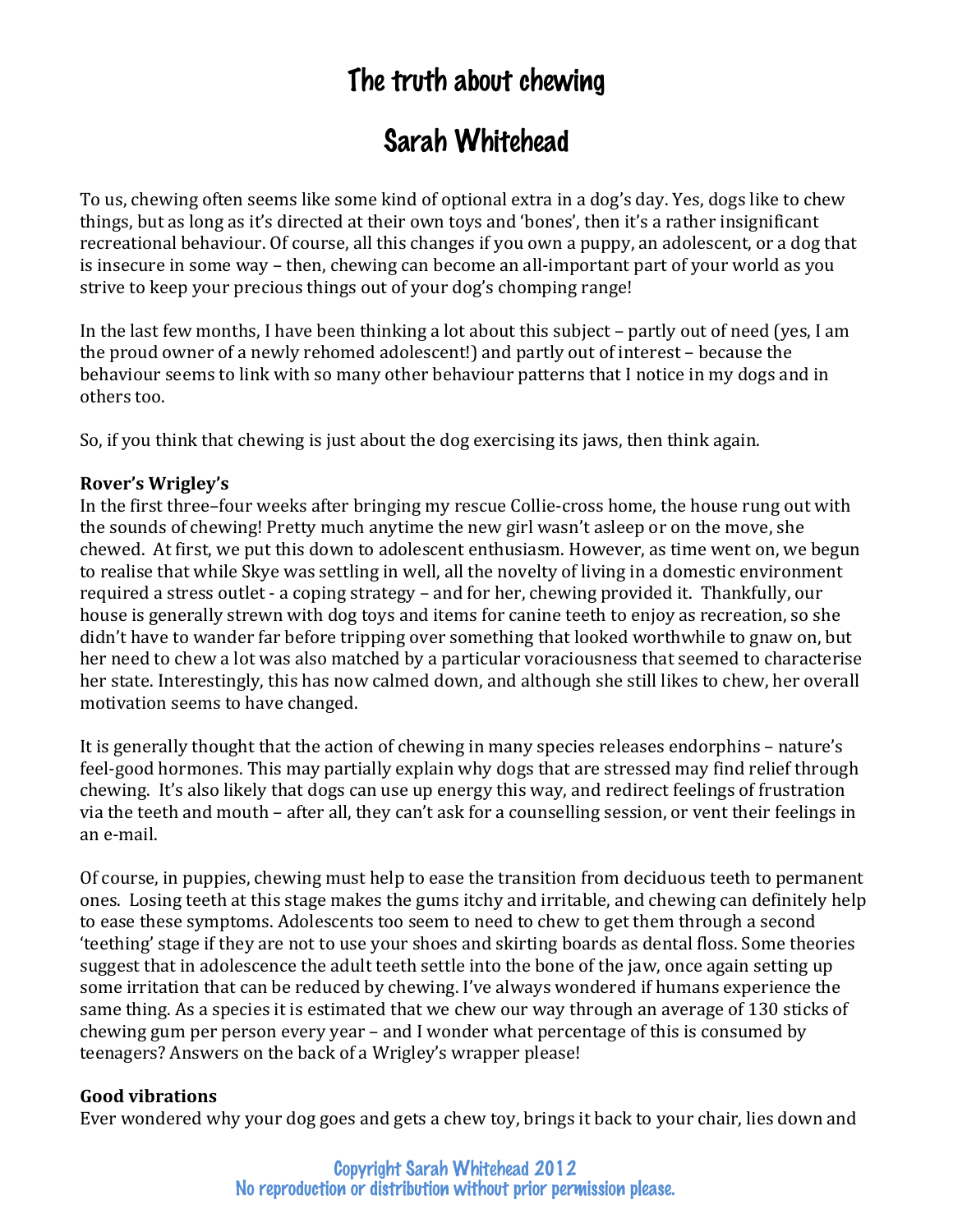proceeds to gnaw at it directly on top of your shoe? It really takes something to ignore those interesting vibrations as they travel down through the bones in your foot! And that, of course, is the point. On days when dogs just fancy a bit of company whilst chewing, they will put the chew on the floor next to you. On other days, perhaps when you have been sitting at the computer a bit too long, or have been watching TV with avid interest, your dog may just have worked out that this is a polite but effective way to get your attention.

## **Chewing Olympics**

Ever had a doggie friend come to stay? Noticed that all those dog chew items that normally get ignored at the bottom of the toy box are suddenly flavour of the month? It often only takes one dog to show an interest in a particular chew item for other dogs in the home to suddenly take up chewing again as a sport. This can either be competitive – with both dogs chewing frantically and keeping a careful eye on each other, or it can be a team game – with chewing in synchrony and item swapping as a part of the integral relay.

With dogs that are well known to each other, this type of chewing may be a social event too – it's a bit like humans having a cup of tea together – while for dogs that are getting to know each other better it probably gives information about strength, determination, and safety – both through visual means, and scent. It's likely that chewing together is a rather bonding experience. After all, being able to chew a valued item right next to another dog takes trust – and where there's trust, there's bonding. 

Chewing between dogs is certainly contagious too. We gave up putting callers on speaker-phone in the office a long time ago, as any convenience is all too easily over-shadowed by the cacophony of simultaneous chewing from the office dog shelf – once one dog gets going, they all want to join in – usually as noisily as possible.

#### So what's best to give your dog to chew?

As part of my research for this article, I contacted four different vet practices and asked them what they think is the best and safest chew-item for dogs. I have to say I was quite surprised, with most keen to tell me horror stories of dogs injured or made ill by chewing almost any of the items on my query list. 

Two practices said that they thought nylon chews were safe for most dogs, while the other two reported seeing horrible problems with them and said they would never recommend them. One practice said they thought sterilised or roast bones were OK, while all the others said they present too much risk of splintering or causing tooth damage. One practice liked raw hide chews, the others didn't. 

None of the practices knew about Stagbars (pieces of antler to which my dogs are currently addicted) and so couldn't comment on safety. Kongs (stuffed with tasty food of course) were thought by all to be pretty safe provided that the Kong was large enough for the dog not to swallow, (even once the dog is fully grown) and that it was given 'under supervision'.

And there lies the rub! It's all very well saying that chew items should only be given under supervision, but surely the point of getting dogs to chew is that they will then be able to do it in your absence – after all, that's the thing that's going to save your furniture, shoes and potentially your relationship with your dog. Perhaps the message here is that all dogs chew differently. Indeed, a quick Facebook poll revealed that this is a question which is very much 'dog dependant' –